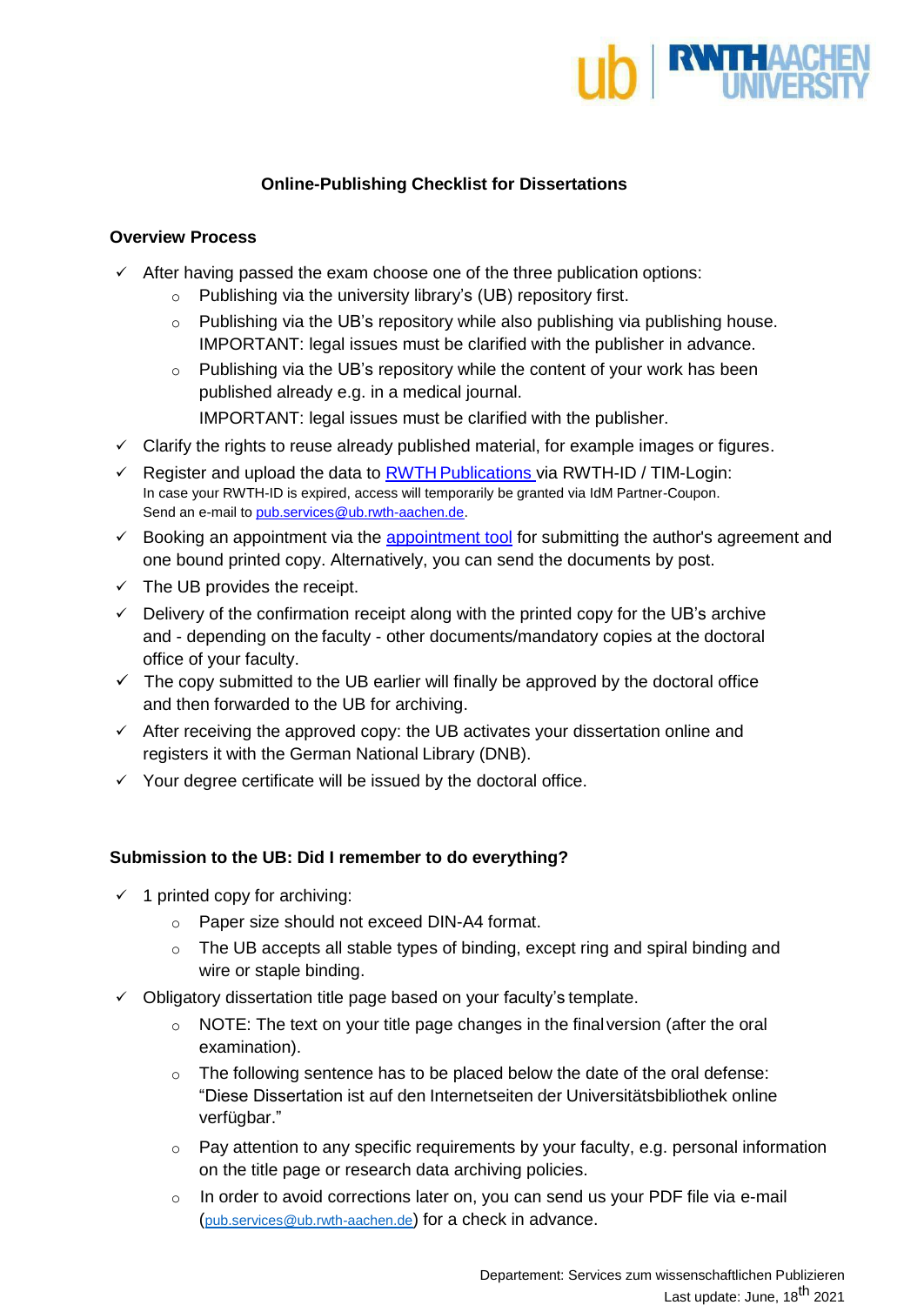

- $\checkmark$  Both versions are identical (printed and digital), i.e. content and layout, but also e.g. line breaks and page numbering, are identical throughout. Exceptions:
	- o Colored illustrations can be printed in black and white.
	- o DIN A4 can be output as DIN A5 format.
- $\checkmark$  PDF file and original file (e.g. Word or LaTeX) zipped if necessary.
- $\checkmark$  PDF file requirements:
	- $\circ$  Table of contents: Create table of contents [for](https://www.ub.rwth-aachen.de/global/show_document.asp?id=aaaaaaaabbrbrtk&download=1) the PDF file (see description for [Microsoft Word](https://www.ub.rwth-aachen.de/global/show_document.asp?id=aaaaaaaabbrbrtk&download=1) and [for LaTeX\)](https://www.ub.rwth-aachen.de/global/show_document.asp?id=aaaaaaaabbrdumu&download=1).
	- o Fonts: Embed all fonts.
	- o Document Properties:
		- "Description": fill in the title and author field.
		- "Security": no security, no password security, etc.
		- "Fonts": Check, if all fonts are embedded.
		- "Initial View": Selection of "Bookmarks Panel and Page".
- $\checkmark$  In case of publishing via publishing house as well as publishing via the UB's repository:
	- $\circ$  The title page has to be the first printed page within your dissertation followed by the publisher's title page and imprint.

The publishing information has to include not only the publisher, the copyright notice, and the year of publication, but also the following: "D 82 (Diss. RWTH Aachen University, [Year of the oral examination])".

Tip: Request the PDF file when it is ready to print from the publisher before registering online.

- $\circ$  Article(s) published in advance:
- o The back page of the title page has to include the publishing information of your article(s) e.g. DOI, name of journal, publisher, publishing place.
- o In addition, the following has to be included: "D 82 (Diss. RWTH Aachen University, [Year of the oral examination])".

## **Registration and upload to [RWTH-Publications:](https://publications.rwth-aachen.de/?ln=en)**

- Menu option *Submit / Publizieren & Eintragen:* Select *Ph.D. Thesis.*
- $\checkmark$  Fill in the fields as stated (fields highlighted in red are mandatory).
	- o Field *Format: online*. In case of publishing via publishing house as well as publishing via the UB's repository please additionally choose *print.*
	- o Field *Person(s)*: please provide all persons who appear on the title page as follows:
		- First person: Name of the doctoral candidate (Author).

If you are already listed as an author in our database, a list will offer you your personal standard record (IDM record) for selection. If you are not yet listed in our database, enter your name and select it from the appearing list with the note [Extern].

Further persons: enter the names of all thesis advisors.

If they are already listed as an author in our database, a list will offer you their personal standard record (IDM record) for selection. If they are not yet listed in our database, enter the name and select it from the appearing list with the note [Extern].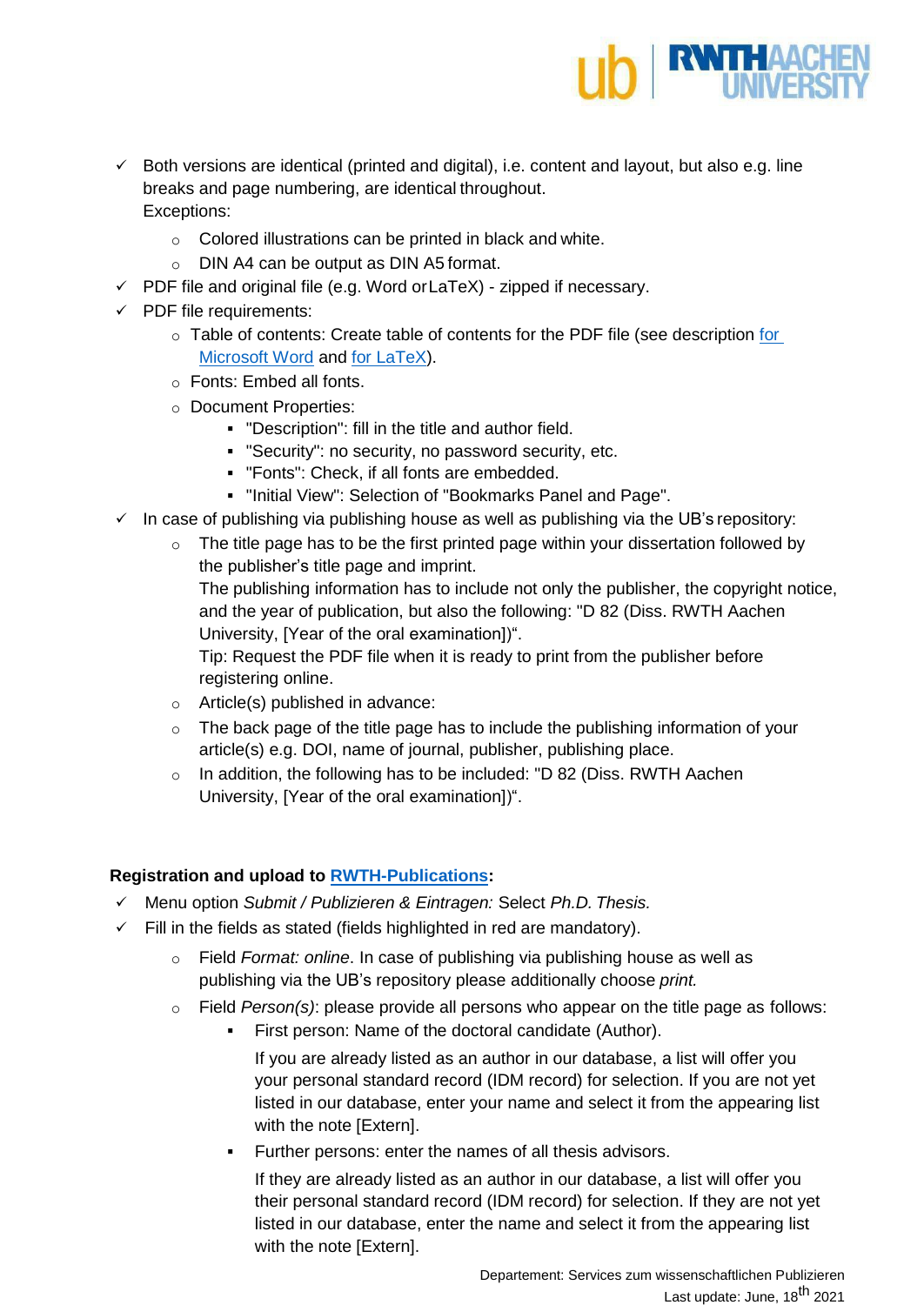

Select your advisors' names from the list provided using the edit button and select *Thesis advisor* as their role.

o Field *Title* und *Title in other language*: Please enter the title and, if possible, a translation title (German or English).